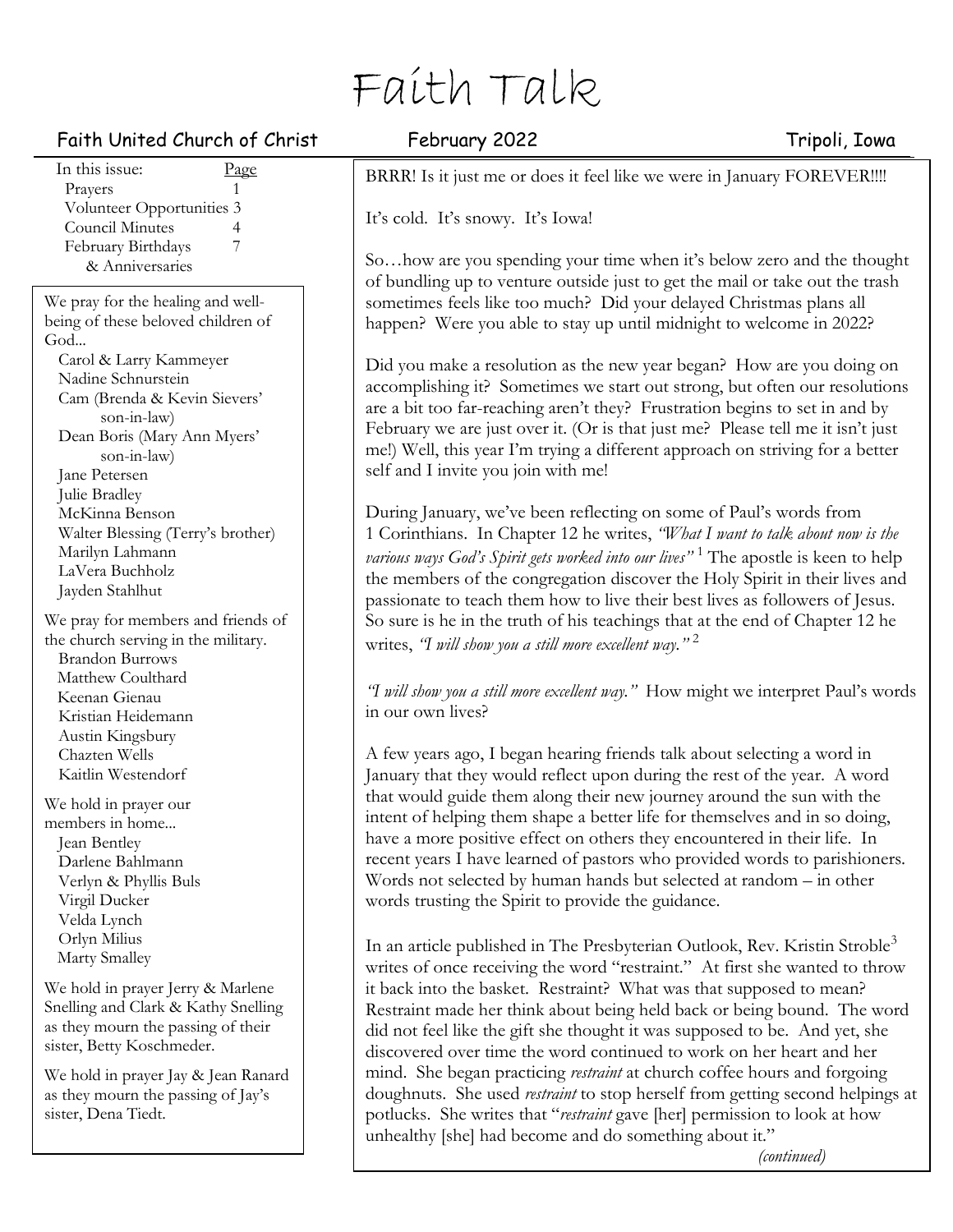When she began to see *restraint* as a gift rather than a curse, it freed her to change her eating habits without apology…leave work earlier to exercise…and focus not just on her spiritual health but also her physical health. In her year of *restraint* she lost 90 pounds and for the first time in a long time achieved a healthy weight. She writes, "I'm not one for New Year's resolutions because – let's be honest – they always seem to fail. Instead, these words have become my practice for the New Year." By seeing her annual word as a gift, she has kept her eyes open and has seen God in unexpected ways and places. They've been challenging, life-giving, and transformative.

Pastor Kristin went on to share stories about how an annual word helped to shape members in her congregation including a member who received the word *courage*. The woman was in the midst of cancer treatments when the word was given to her on a card. She took that card with her to every doctor appoint. She kept the word by her side as she entered hospice care and the word *courage* was by her side when she died.

A woman whose husband had recently passed away received the word *perseverance*…a student headed off to college was given *responsibility*…the music director received the word *harmony.* Coincidence? Or the work of a silent but always active Holy Spirit?

During a recent Faith UCC worship service, the children help me to distribute baskets throughout the congregation containing envelopes with a word inside. That distribution in itself was filled with the movement of the Spirit as the children eagerly moved up the aisles and up the balcony steps to make certain everyone had the opportunity to select a word! Most people took an envelope and several have shared with me the word they received and how they believe it will help to shape their lives in the coming year. I am excited and eager to discover how the Holy Spirit will use these words to enliven each individual life, the life of the church, and beyond!

If you were not in worship to receive a word, might you want to join us on this exciting adventure? I recognize for some of you this idea may cause you to stretch a bit outside of your level of comfort but if you are intrigued by what you might discover, I would love to text/email/mail you a word. Or you can stop by the office and pick one out of the basket yourself.

You just might find the process a transforming experience for you. A still more excellent way.

What have you got to lose?

Maybe the better question is...what might you gain?

Blessings and peace, *Pastor Marilyn*

<sup>1</sup>The Message by Eugene H. Peterson

<sup>2</sup> New Revised Standard Version

<sup>3</sup> Kristin Stroble currently serves as the pastor of Eastminster Presbyterian Church in East Lansing, MI. <https://pres-outlook.org/2016/01/star-words-a-spiritual-practice-for-epiphany/>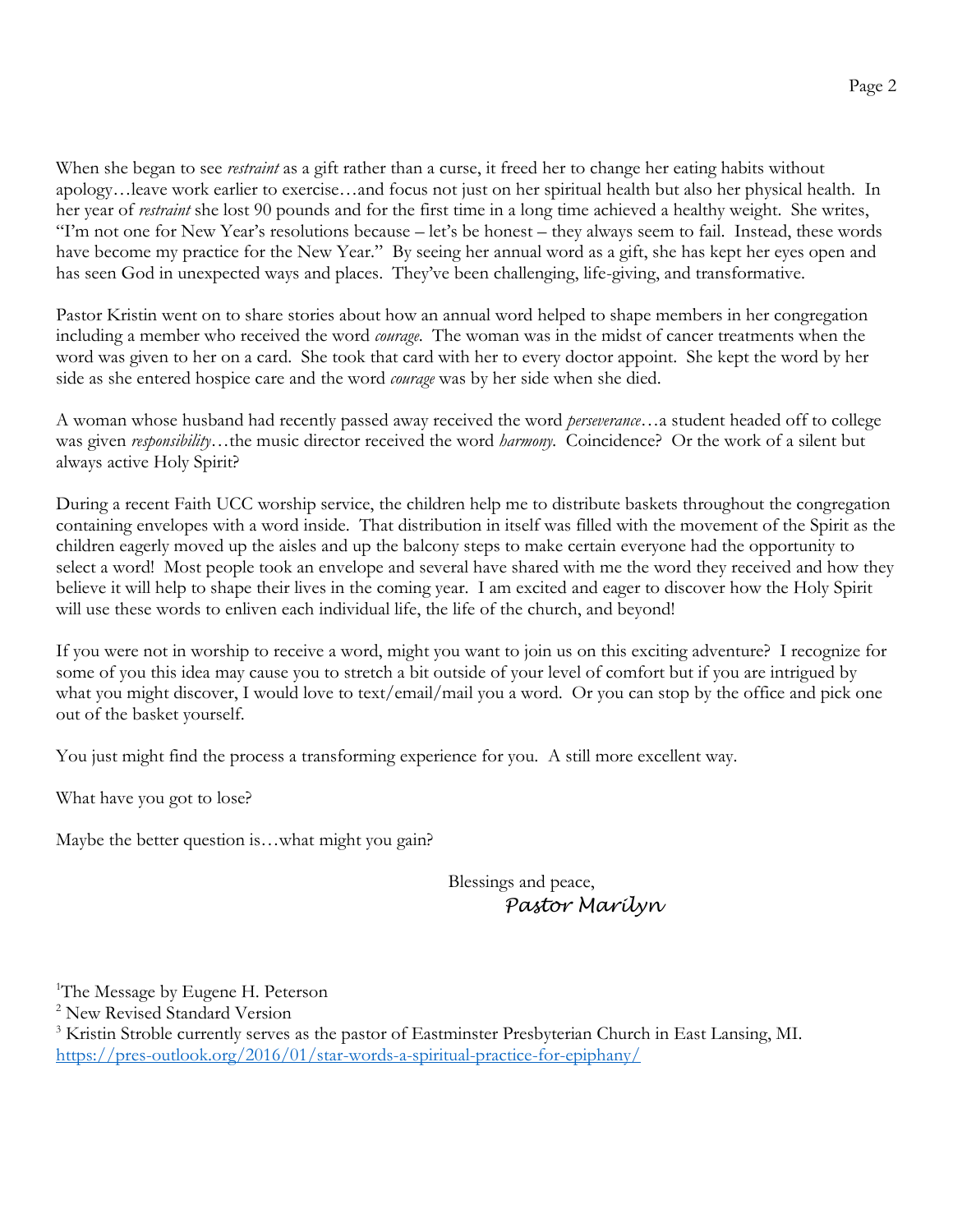#### Page 3

# **Volunteer Opportunities at Faith UCC**

.

*SINGING* – With Lent and Easter approaching, Beth Goudschaal is hoping to find members and friends of Faith UCC who enjoy singing either in a choir, small group, or as a soloist. Letters recently were mailed to pre-pandemic choir members inviting them to sing again, but maybe there are some folks who haven't before participated and are feeling the nudge to sing! Interested? Questions? Contact Beth at [bgoudschaal@gmail.com](mailto:bgoudschaal@gmail.com) or call her at 319.415.3834.

*BELL CHOIR* – Singing not your strength but you still want to make beautiful music for the congregation to enjoy? If you can count, you can be a participant in the bell choir. No music reading required. We have a beautiful set of bells but no one to play them. Again, if you are interested or have questions contact Beth.

*USHERS* – Each Sunday two Council members hold the role of head worship ushers but except for the first Sunday of the month, two additional ushers are needed to assist. Usher responsibilities include welcoming worshippers into the sanctuary; assisting with the gathering of gifts during the time of offering; aiding those who need to use the elevator (training will be provided); lighting and/or extinguishing the candles in the chancel; directing people to restrooms, Fellowship Hall, etc., and pointing out the children's area to visiting young ones. An usher's helpful presence will help to enhance the Faith UCC worship experience. Interested? Questions? Contact the church office at 319.882.3585 or [faithuccchurch@gmail.com.](mailto:faithuccchurch@gmail.com) Ready to volunteer? Check out the Volunteer clipboard in Fellowship Hall.

*LITURGIST* – Each Sunday the liturgist leads the congregation in the Call to Worship and reads scripture. Barb will get the readings to you and Pastor Marilyn promises to include phonetic pronunciations for any of those tricky Biblical names!

*COFFEE TIME* – It is so good to be able to gather once again in Fellowship Hall following worship. Coffee, treats, and conversation are a wonderful way to close our Sunday morning time together. After-worship snacks include sweets, cheese, crackers, vegetable – the ultimate decision is yours. You don't need to be a baker or a chef – store-bought options are always welcome! Interested? Questions? Contact the church office at 319.882.3585 or  $f_a$ ithuccchurch $@g$ mail.com. Ready to volunteer? Check out the Volunteer clipboard in Fellowship Hall.

*SUNDAY SCHOOL* – Volunteers are always welcome to join the teachers on Sunday mornings. Tasks might be helping with a craft, reading a story or scripture, bringing and/or setting up snacks. Interested? Questions? Contact Helen Milius, Kara Marsh, Traci Bahrenfuse, Kayla Milius, or Bonnie Travers.

*CHURCH COUNCIL* – To complete our Council, we are looking for a member to serve as a Trustee. The Council meets on the first Monday of each month at 6:30 pm. Trustees typically meet at 6 pm prior to the Council meeting. Interested? Questions? Contact one of the current trustees, Jerry Lahmann, Keith Stahlhut, or Brenda Shinstine.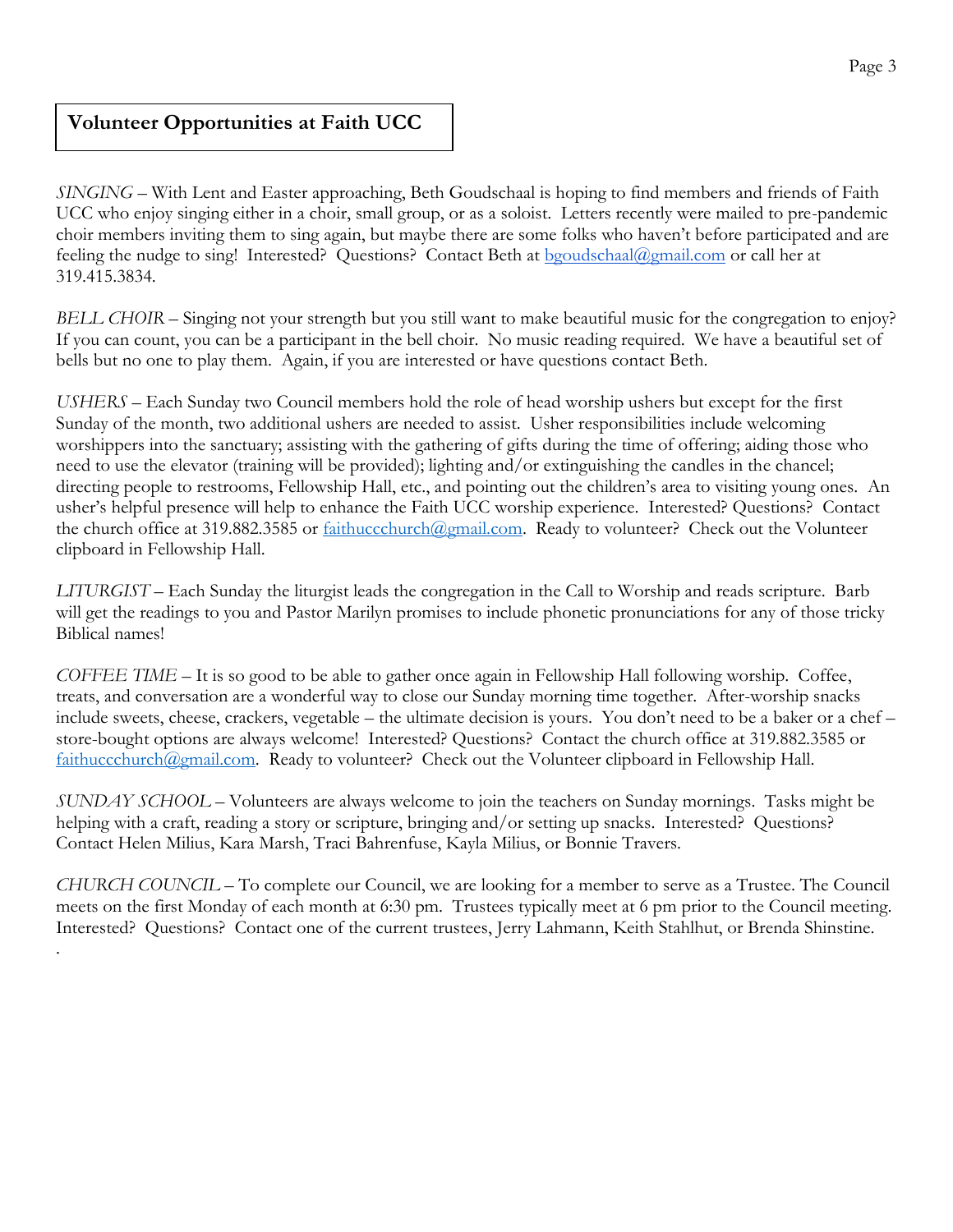# Faith United Church of Christ Council Meeting Minutes January 10, 2022

Members in Attendance: Roger Goudschaal, Lisa Chapin, Vicki Oleson, Kara Marsh, Eli Bahrenfuse, Steve Hill, Conrad Marsh, Keith Stahlhut, and Jerry Lahmann.

Council Members Absent: Ashley Penrod, Dean Shinstine, and Beth Goudschaal.

Also present: Pastor Marilyn and Barb Hill. Present via Zoom: Brenda Shinstine.

The meeting was opened with a prayer by Pastor Marilyn and called to order by Roger Goudschaal.

Additions to the Agenda: Under New Business, new council members. Under Old Business, table Council Reorganization until the February council meeting.

Approval of the December minutes: Motion to approve the minutes as stated by Keith Stahlhut, seconded by Kara Marsh, motion caried.

Treasurer's Report: 2021 is the second year that the church did not need an Operating Loan. Motion to approve the report as stated by Jerry Lahmann, seconded by Eli Bahrenfuse, motion carried.

Trustee's Report: Steve Dahlstrom fixed the water issue in the women's bathroom in the Fellowship Hall. Ryan Smith will be coming to look at the water softener and to replace a pressure valve. There is a water stain on the south side of the ceiling in the narthex, will try to find the source of the stain.

Elder's Report: Head Ushers for the month are Keith Stahlhut and Lisa Chapin. Kara Marsh reported the Sunday School children will sing on Sunday, January 23. The Sunday School children put up a tree for Valentine's Day. Roger Goudschaal reported that he will lead Adult Education starting in February.

Liaison's Report: Roger Goudschaal reported that the cemetery funds are doing good.

Pastor's Report: Discussion on the annual meeting and worship service. It was decided to live stream a shortened worship service, turn off the live stream and then have the annual meeting on Sunday, January 16, 2022. Pastor Marilyn talked about Ash Wednesday and the Lenten study and Wednesday evenings.

Old Business: The 2022 Proposed Budget was discussed. Motion by Lisa Chapin to approve the 2022 Budget as stated, seconded by Steve Hill, motion carried. Tabled council reorganization until the February council meeting.

New Business: Outgoing council are Roger Goudschaal, Dean Shinstine, Steve Hill and Ashley Penrod. Two names were submitted for consideration to be added to the ballot for Elder's. One name was submitted for consideration to be added for the ballot for Trustee. Discussion on finding another name to fill the Trustee ballot/position.

Motion to adjourn by Steve Hill, seconded by Jerry Lahmann, motion carried.

The meeting was closed with Lord's Prayer.

Respectfully submitted, Lisa Chain

PLEASE NOTE – Faith UCC Council meetings are now held in lower level of the Ed Wing, first classroom on the left.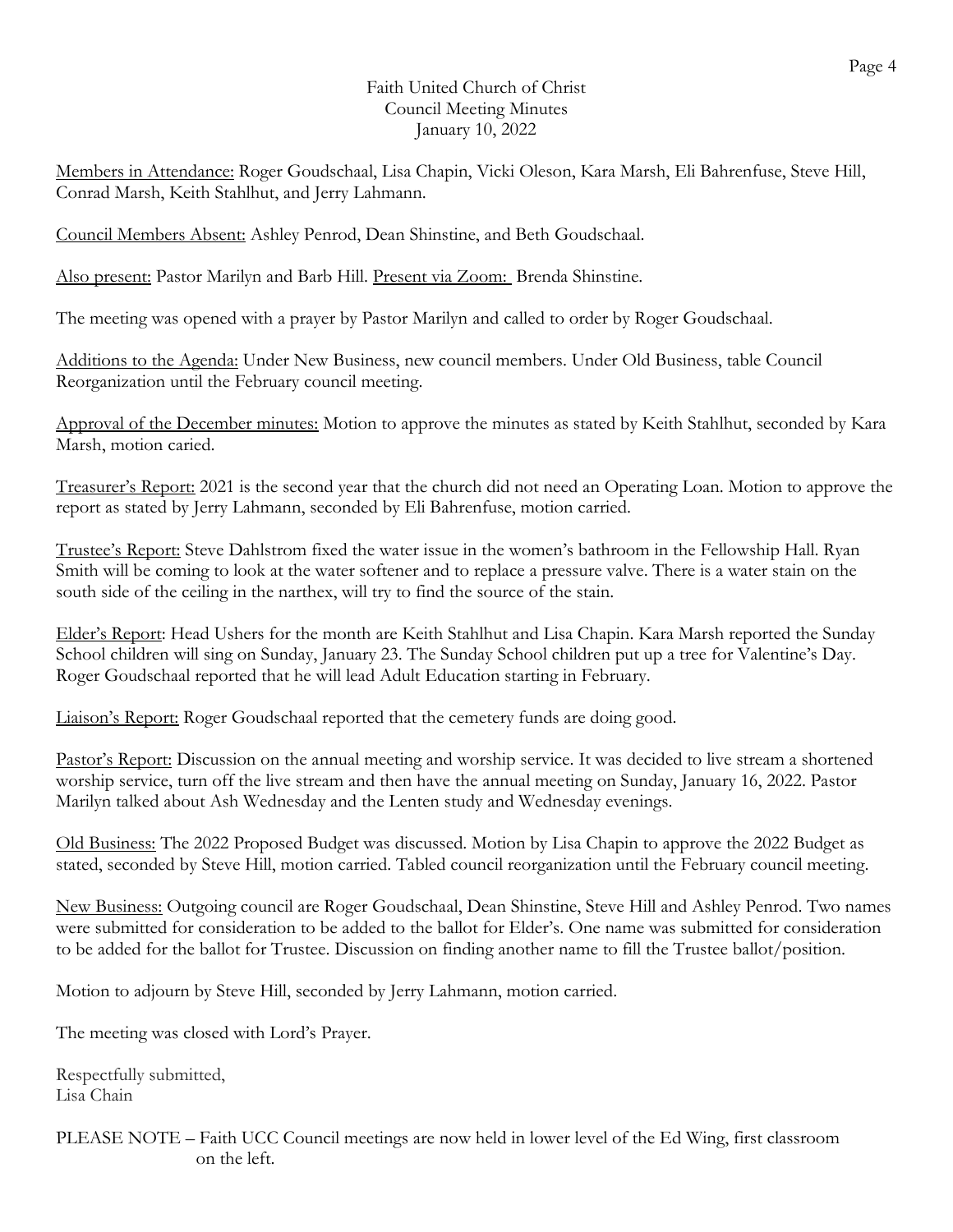# Faith United Church of Christ Annual Meeting Minutes January 16, 2022

Members in Attendance: Vicki Oleson, Lisa Chapin, Keith Stahlhut, Jerry Lahmann, Steve Hill, Roger Goudschaal, Conrad Marsh, Kara Marsh, Ashley Penrod.

Council Members Absent: Beth Goudschaal, Eli Bahrenfuse, Dean Shinstine.

The meeting was called to order by President Roger Goudschaal.

Approval of the 2021 Annual Meeting: Motion to approve the minutes of the July 7, 2021, meeting made by Larry Struck, seconded by Tamara Rosol, the motion was carried.

Approval of the May Congregational Meeting: Motion to approve the minutes of the May 16, 2021, meeting was made by Kaye Osborn, seconded by Barb Hill, the motion was carried.

Approval of the August Congregational Meeting: Motion to approve the minutes of the August 8, 2021, meeting was made by Helen Milius, seconded by Steve Hill, the motion was carried.

President's Report: Roger reflected on some of the highlights of the report. Thanked Pastor Marilyn and Steve Hill for all the extra work making sure the live stream videos were done for Sunday mornings. Roger also reiterated that it has been a couple tough years with Covid and trying to do the best possible for church.

Property Committee Report: Brian Milius reported that the Bell Tower repairs have been completed. Sometime in the near future Dave Kirchhoff and Brian will look at the downspouts around the church. Brian also mentioned that the louvers on the Bell Tower are in need of painting. Tuckpointing should be done sometime in 2022.

Sunday School Report: Helen Milius reported that Sunday School began on September 12, 2021. There are around 15 students at this time. Helen gave a breakdown on what Sunday mornings during Sunday School are like. The students helped with the worship service in December. The Middle School students are working on community projects.

Memorial Endowment Report: Phyllis Schnurstein thanked the members of the committee for all their hard work during the year. Phyllis also thanked the members of the families of Richard Buhr, Betty Holm and Betty Roder for their donations toward the live stream equipment.

Cemetery Report: Roger Goudschaal gave a financial breakdown of how the year has been going. There was some tree cleanup done at the cemetery. The funds for the cemetery are doing good.

Women of Faith Report: Karen Milius spoke on behalf of the committee. Still not meeting at this time, maybe quarterly or as needed. There was a basket auction with the proceeds going toward the Women of Faith to help with their expenses for the various outreach that is done. Karen thanked the committees that are active for all their work.

2022 Faith United Church of Christ Budget: The 2022 budget was presented. Barb Hill noted one correction that needed to be made. Line item 64600 Sunday School, line 64655 Sunday School Mission expenses should be listed under line item 64650 Sunday School/Vacation Bible School. There were no questions about the budget.

Roger Goudschaal thanked Barb Hill for all her help in getting the PPP loans and for her working with American Savings Bank. The loans were forgiven due to being used as they were intended to be used.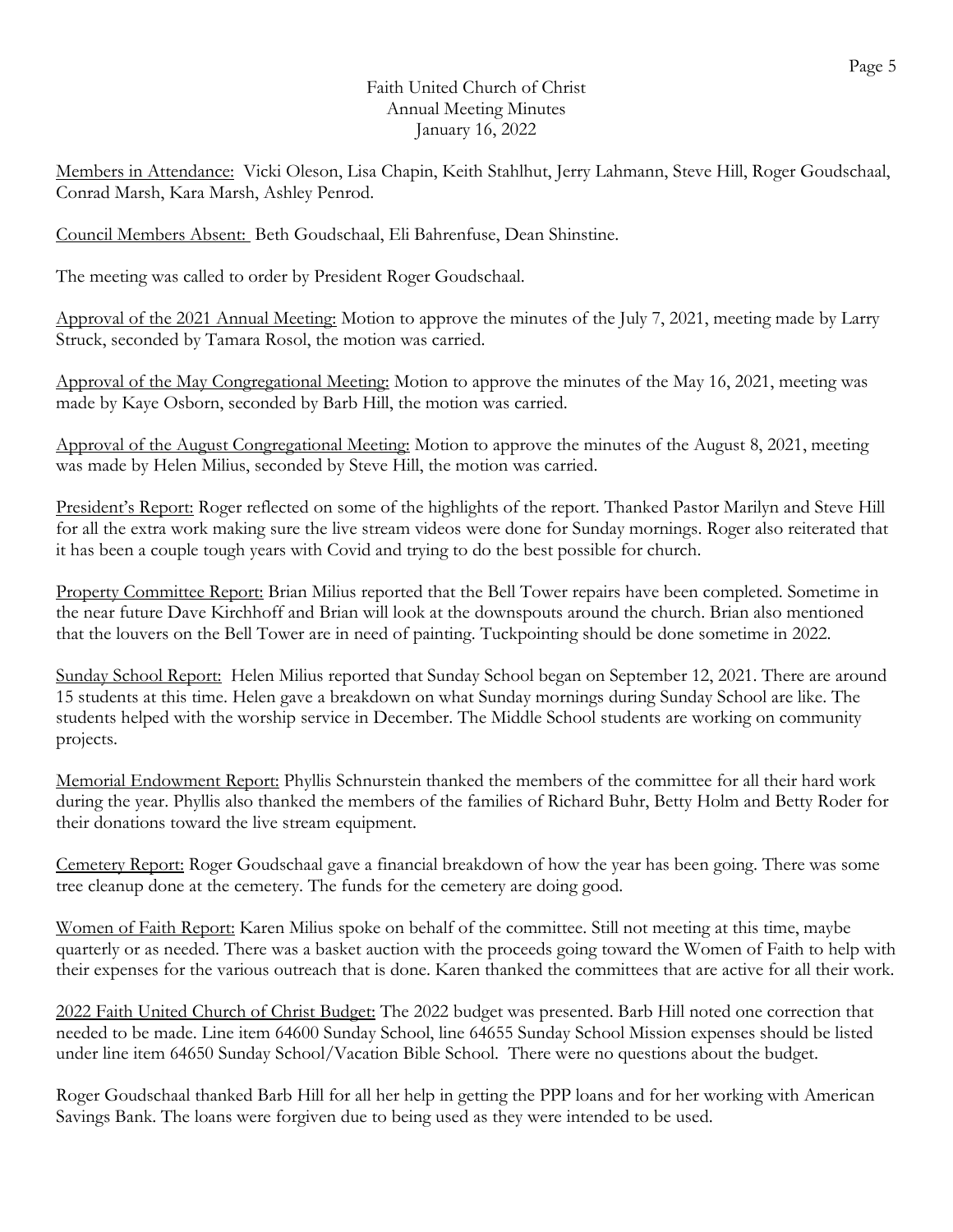Motion to approve the 2022 Budget made by Conrad Marsh, seconded by Ashley Penrod. There were no comments or questions, the motion carried.

Old Business: None.

New Business: Roger Goudschaal reported that Faith Church is still on the docket for KARR Tuckpointing. Kenneth Buhrow had a concern about the piano being too loud in the sanctuary due to the microphone placed near it. Roger Goudschaal explained that the microphone was placed to enable online viewers to hear the piano. Kaye Osborn commented that she appreciates being able to now hear the music on the live stream. Pastor Marilyn and Steve Hill will be looking at finding a solution to balance the sound for both the in-sanctuary and online viewers.

Nominating New Members for Church Council: Elders outgoing council members are Roger Goudschaal and Dean Shinstine. New Elders: Bonnie Travers and Kathy Westendorf. Trustees, outgoing council members, Steve Hill and Ashley Penrod. New Trustee: Brenda Shinstine. There is still one position to fill for a Trustee. Financial Secretary, Roger Goudschaal. Treasurer, Barb Hill. Roger Goudschaal asked for nomination from the floor for all positions, there were none.

Roger asked that all who were in favor of the nominations respond by saying "Aye", the nominations were carried.

Due to council members not present due to illness, Thanking the Retiring Council Members and Presentation and Blessing the 2022 Church Council will be held on Sunday, January 23, 2022.

Pastor's Report: Pastor Marilyn reflected upon the challenging times the congregation has endured during the past two years. She encouraged us to not only celebrate returning to some of those long-standing traditions but to also find new ways for the congregation to continue to do what we do best – locating opportunities to assist each other as well as those outside of the church walls. She thanked the leadership and remaining committees for their efforts to keep the church moving forward as we seek to be the church God is calling us to be.

Motion to Adjourn: Motion to adjourn was made by Melvin Ohlendorf, seconded by Ashley Penrod, the motion was carried.

Respectfully submitted, Lisa Chapin



Need help with your heating bill or your water bill? Contact Karen Henry of the **Northeast Iowa Community Action Corporation** at 563.387.4924 or email. Look for additional information on the north bulletin board in the narthex.